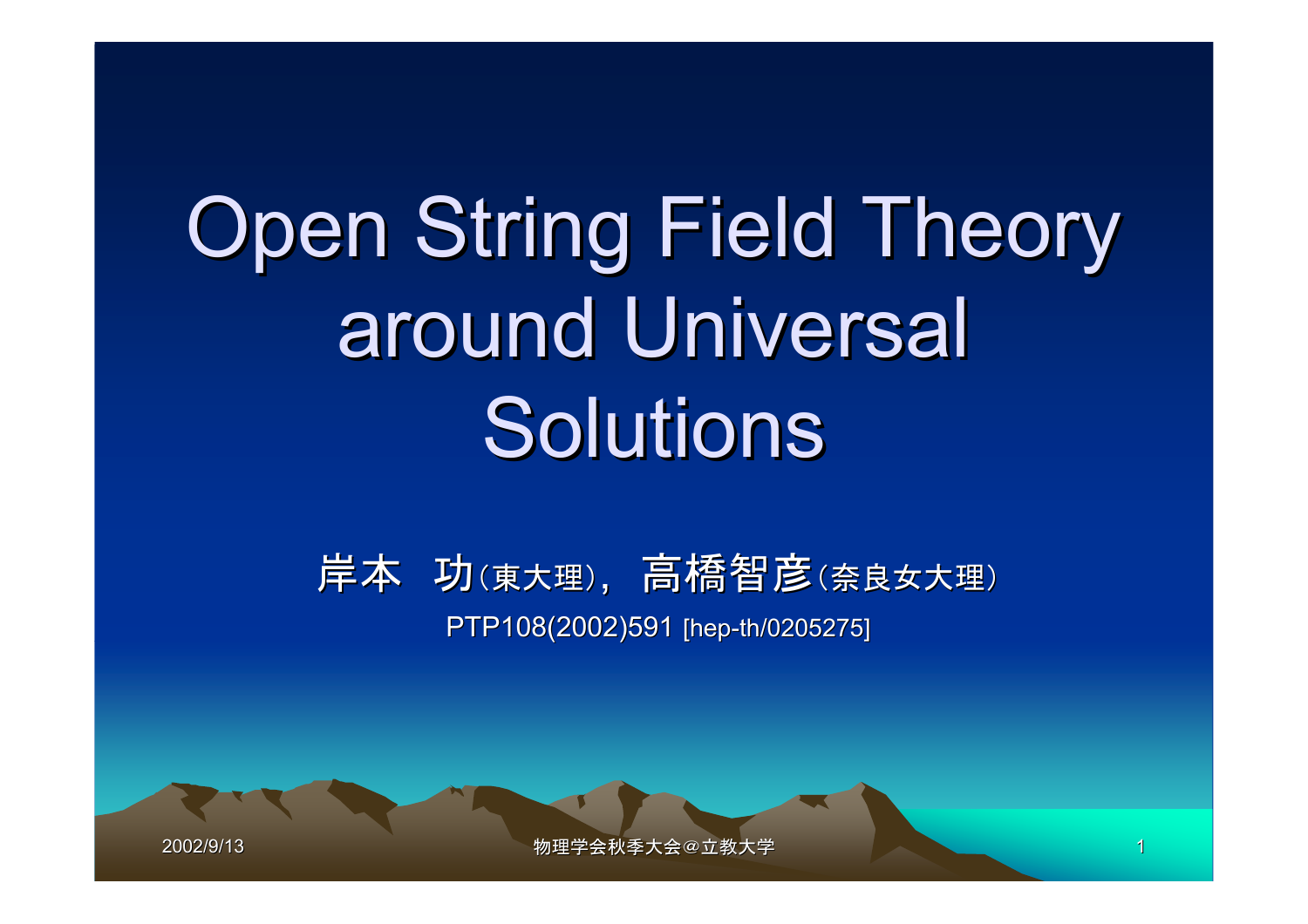

2  $1 \mid 1 \mid ... \mid 1$ 2 3  $S = -\frac{1}{g^2} \Biggl[ \frac{1}{2} \langle \Psi, Q_B \Psi \rangle + \frac{1}{3} \langle \Psi, \Psi * \Psi \rangle \Biggr]$ 

2002/9/13

物理学会秋季大会@立教大学 2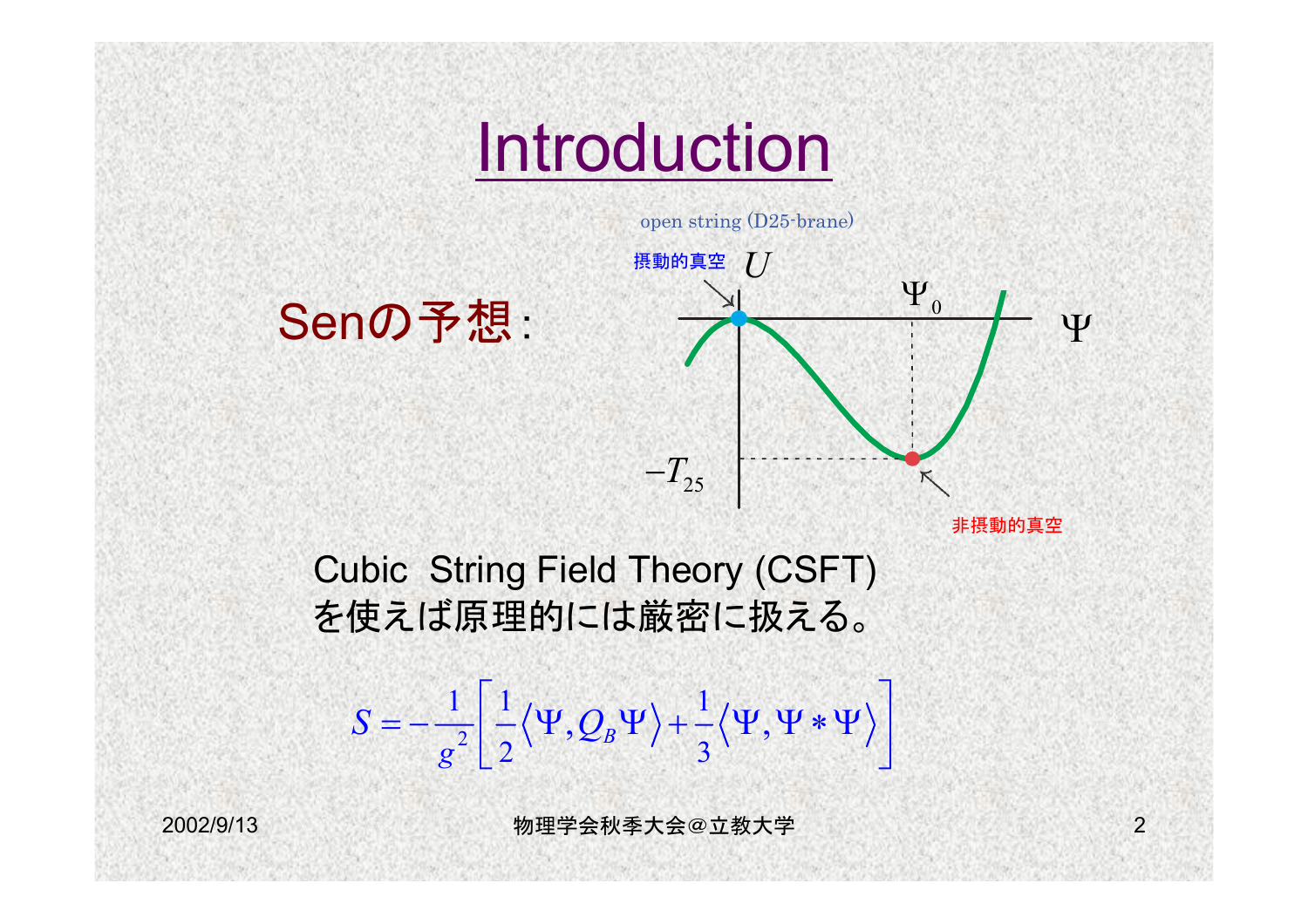Senの予想をCSFTの言葉で言いかえると:

- ï• 運動方程式の解 γ<sub>。</sub>があって :  $Q_{B}^{\mathstrut} \Psi_{0}^{\mathstrut} + \Psi_{0}^{\mathstrut} * \Psi_{0}^{\mathstrut} = 0.$
- ïpotentialの値がD25-braneのtensionに等しい:

 $-S|_{\Psi_{0}}/V_{26}=T_{25}.$ 

ï $\bullet$  そのまわりでの新しいBRST電荷  $\left\langle Q\right\rangle _{B}$  の cohomologyが自明:  $Q'_{\nu}\psi = 0 \Rightarrow \psi$  $_0$  ' 26  $-25$  $Q^{'}{}_{\!B}\,\psi = 0 \Longrightarrow \psi = Q^{'}{}_{\!B}\,\phi, \quad$   $\exists\phi.$ 

!

 $|\psi|$  $\mathcal{Q}_{_{B}}\psi+\Psi_{_{0}}*\psi-(-1)^{\psi|}\psi*\Psi_{_{0}}$ 

# これを厳密に示そう!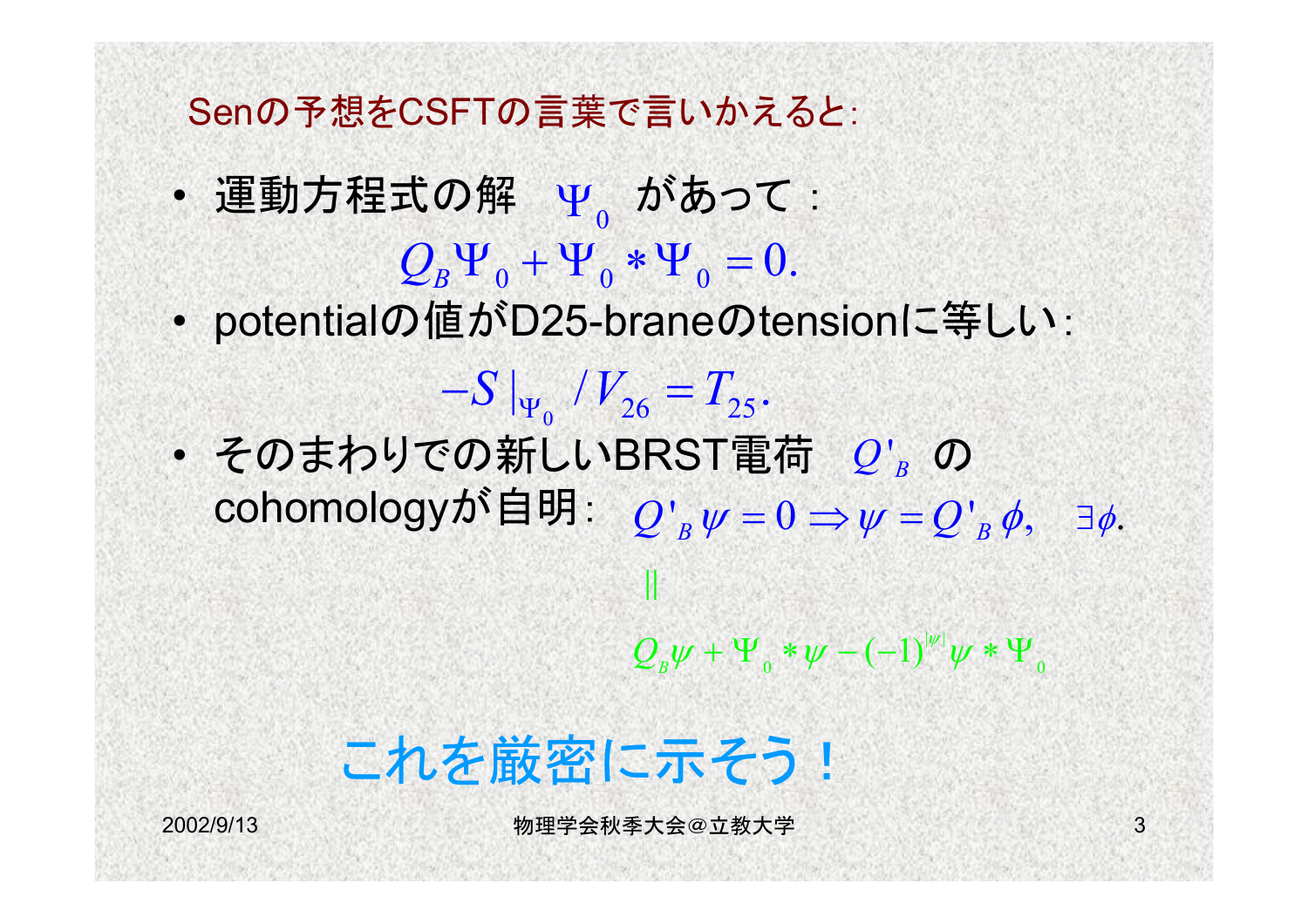# Universal Solutions in CSFT

高橋-谷本の解 *JHEP 0203 (2002) 033*

$$
\left|\Psi_{0}\right\rangle = Q_{L}\left(e^{h}-1\right)\left|I\right\rangle - C_{L}\left((\partial h)^{2}e^{h}\right)\left|I\right\rangle,
$$

$$
h(w) = \sum h_n (w^n + (-w^{-1})^n), \quad h(\pm i) = 0, \partial h(\pm i) = 0.
$$

matter Virasoroとghostで書けている。 oscillator表示が存在する(程度に滑らか)。

実は素朴には*pure gauge*解:  $(h)I \bigstar \bigcap e^{-q_L(h)}$ 0 $q_L(h)I \triangleleft q_L(h)I$  $\Psi_{0} = e^{q_L(n)I} * Q_{B}e^{-I}$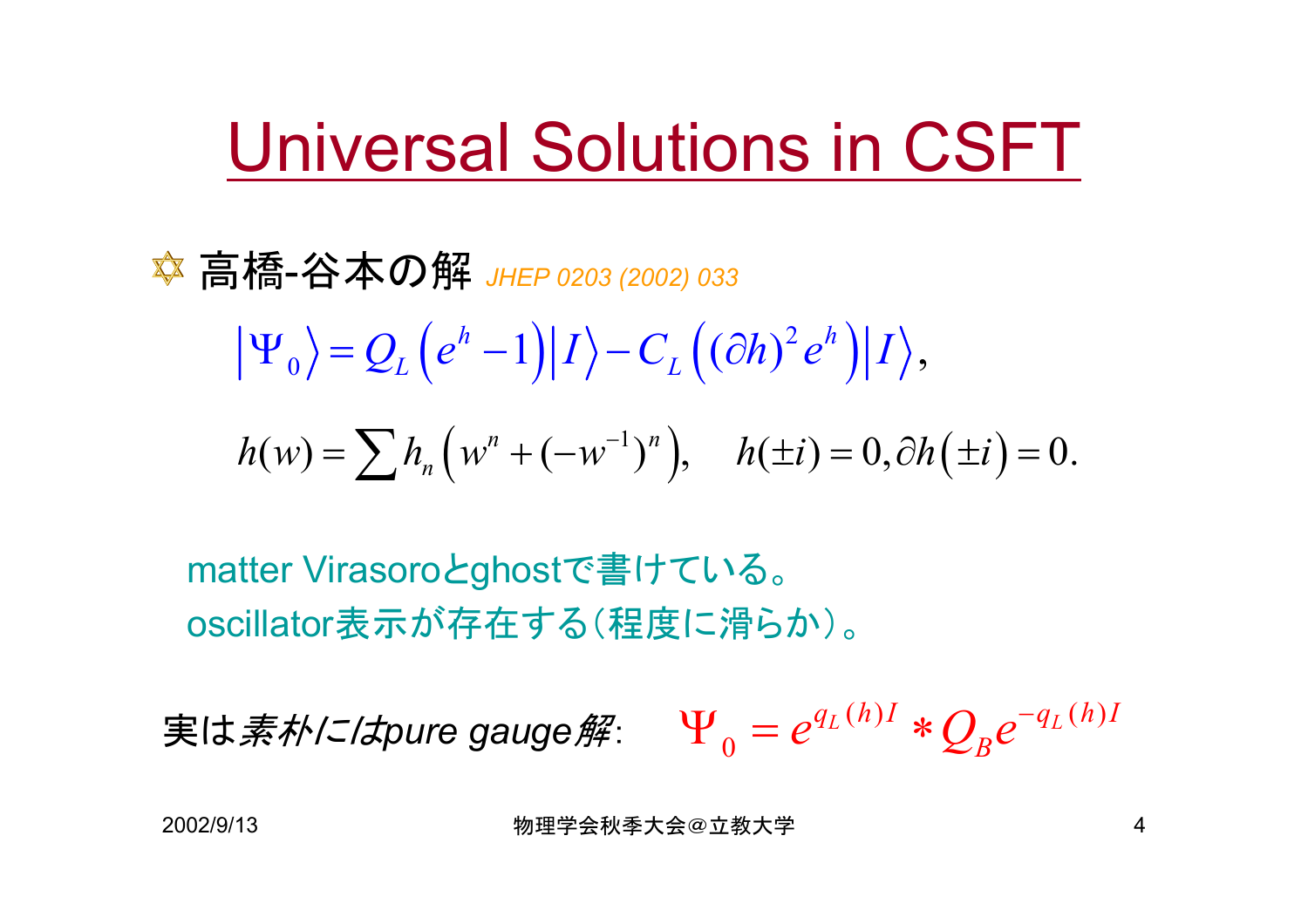$Q'_{B} = Q(e^{h}) - C((\partial h)^{2}e^{h})$ この解のまわりでのBRST電荷:

 $Q'_{B} = e^{q(h)}Q_{B}e^{-q(h)}$ これは形式的には



- もとの  $\mathcal{Q}_B$  と同じコホモロジー
- $\boldsymbol{\sim}$  このまわりでの物理は摂動的な真空と同じ。  $\sim$  pure gauge (?)

 $L$  $\mathcal{L}$  $e^{\pm q(h)}$  が特異になる  $h(w)$  の場合 pure gauge ではない非自明な解 である可能性がある(?)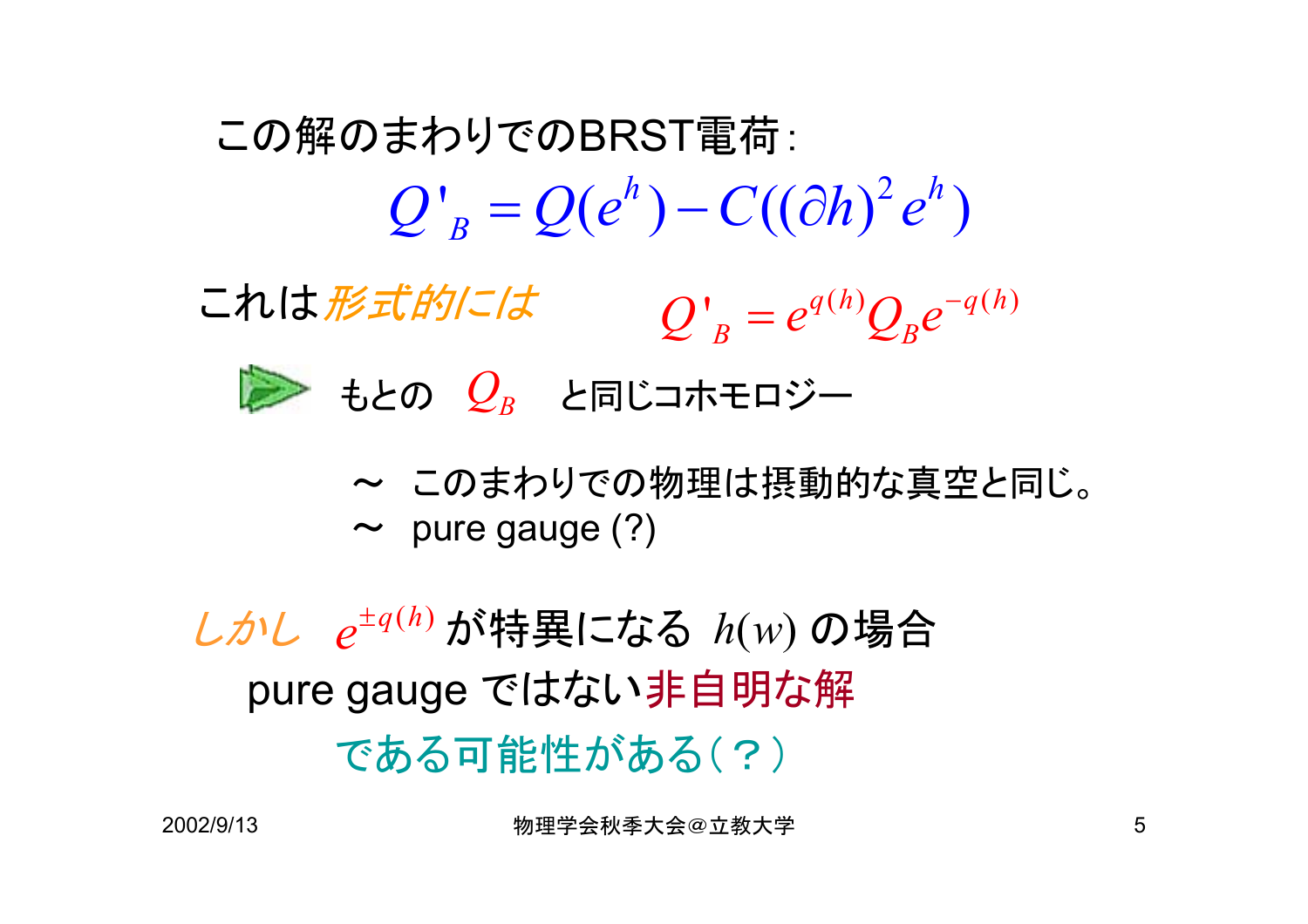$$
\underline{\mathbb{R}} \, \underline{\mathbb{M}} \, \underline{\mathbb{M}} \qquad h_a^l(w) = \log \bigg( 1 - \frac{a}{2} (-1)^l \big( w^l - (-1)^l w^{-l} \big)^2 \bigg) \qquad \mathcal{D} \, \underline{\mathcal{E}} \, \underline{\mathbb{M}} \, \bigg( \underline{\mathbb{M}} \, \underline{\mathbb{M}} \, \underline{\mathbb{M}} \, \underline{\mathbb{M}} \, \underline{\mathbb{M}} \, \underline{\mathbb{M}} \, \underline{\mathbb{M}} \, \underline{\mathbb{M}} \, \underline{\mathbb{M}} \, \underline{\mathbb{M}} \, \underline{\mathbb{M}} \, \underline{\mathbb{M}} \, \underline{\mathbb{M}} \, \underline{\mathbb{M}} \, \underline{\mathbb{M}} \, \underline{\mathbb{M}} \, \underline{\mathbb{M}} \, \underline{\mathbb{M}} \, \underline{\mathbb{M}} \, \underline{\mathbb{M}} \, \underline{\mathbb{M}} \, \underline{\mathbb{M}} \, \underline{\mathbb{M}} \, \underline{\mathbb{M}} \, \underline{\mathbb{M}} \, \underline{\mathbb{M}} \, \underline{\mathbb{M}} \, \underline{\mathbb{M}} \, \underline{\mathbb{M}} \, \underline{\mathbb{M}} \, \underline{\mathbb{M}} \, \underline{\mathbb{M}} \, \underline{\mathbb{M}} \, \underline{\mathbb{M}} \, \underline{\mathbb{M}} \, \underline{\mathbb{M}} \, \underline{\mathbb{M}} \, \underline{\mathbb{M}} \, \underline{\mathbb{M}} \, \underline{\mathbb{M}} \, \underline{\mathbb{M}} \, \underline{\mathbb{M}} \, \underline{\mathbb{M}} \, \underline{\mathbb{M}} \, \underline{\mathbb{M}} \, \underline{\mathbb{M}} \, \underline{\mathbb{M}} \, \underline{\mathbb{M}} \, \underline{\mathbb{M}} \, \underline{\mathbb{M}} \, \underline{\mathbb{M}} \, \underline{\mathbb{M}} \, \underline{\mathbb{M}} \, \underline{\mathbb{M}} \, \underline{\mathbb{M}} \, \underline{\mathbb{M}} \, \underline{\mathbb{M}} \, \underline{\mathbb{M}} \, \underline{\mathbb{M}} \, \underline{\mathbb{M}} \, \underline{\mathbb{M}} \, \underline{\mathbb{M}} \, \underline{\mathbb{M}} \, \underline{\mathbb{M}} \, \underline{\math
$$

 $a = -1/2$  のとき  $\exp (\pm q ( h_a^l))$  をnormal orderに直せない。

$$
Q'_B = Q(e^{h'_{a=-1/2}}) - C((\partial h'_{a=-1/2})^2 e^{h'_{a=-1/2}})
$$

$$
\neq e^{q(h_{a=-1/2}^l)}Q_{B}e^{-q(h_{a=-1/2}^l)}
$$

$$
\left| \Psi_0^{(l)} \right\rangle = Q_L \left( e^{h_{a=-1/2}^l} - 1 \right) \left| I \right\rangle - C_L \left( \left( \partial h_{a=-1/2}^l \right)^2 e^{h_{a=-1/2}^l} \right) \left| I \right\rangle
$$
  
  $l = 1, 2, \cdots$  
$$
\left| \mathcal{J} \right| \neq \mathcal{J} \neq \mathcal{J} \neq \mathcal{J}?
$$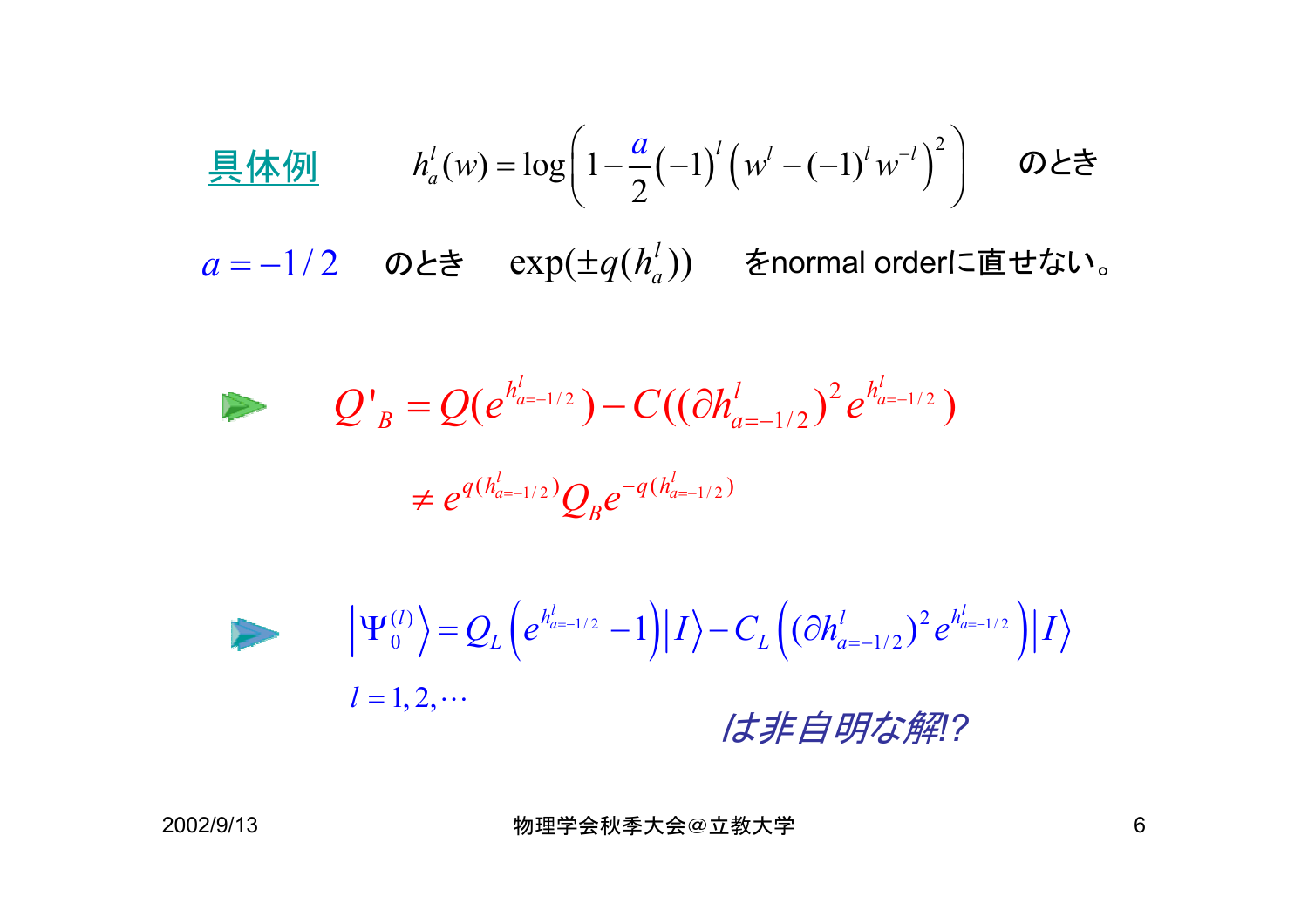# Cohomology of the New BRST Charge

### $\Psi_0^{(l)}$  のまわりの新しいBRST電荷:

$$
Q_B^{(l)} = Q(e^{h_{a=-1/2}^l}) - C((\partial h_{a=-1/2}^l)^2 e^{h_{a=-1/2}^l})
$$
  
=  $\frac{1}{2}Q_B + \frac{(-1)^l}{4}(Q_{2l} + Q_{-2l}) + 2l^2(c_0 - \frac{(-1)^l}{2}(c_{2l} + c_{-2l}))$ 

このcohomologyはもとの *Q<sub>B</sub>* と違って消えているか?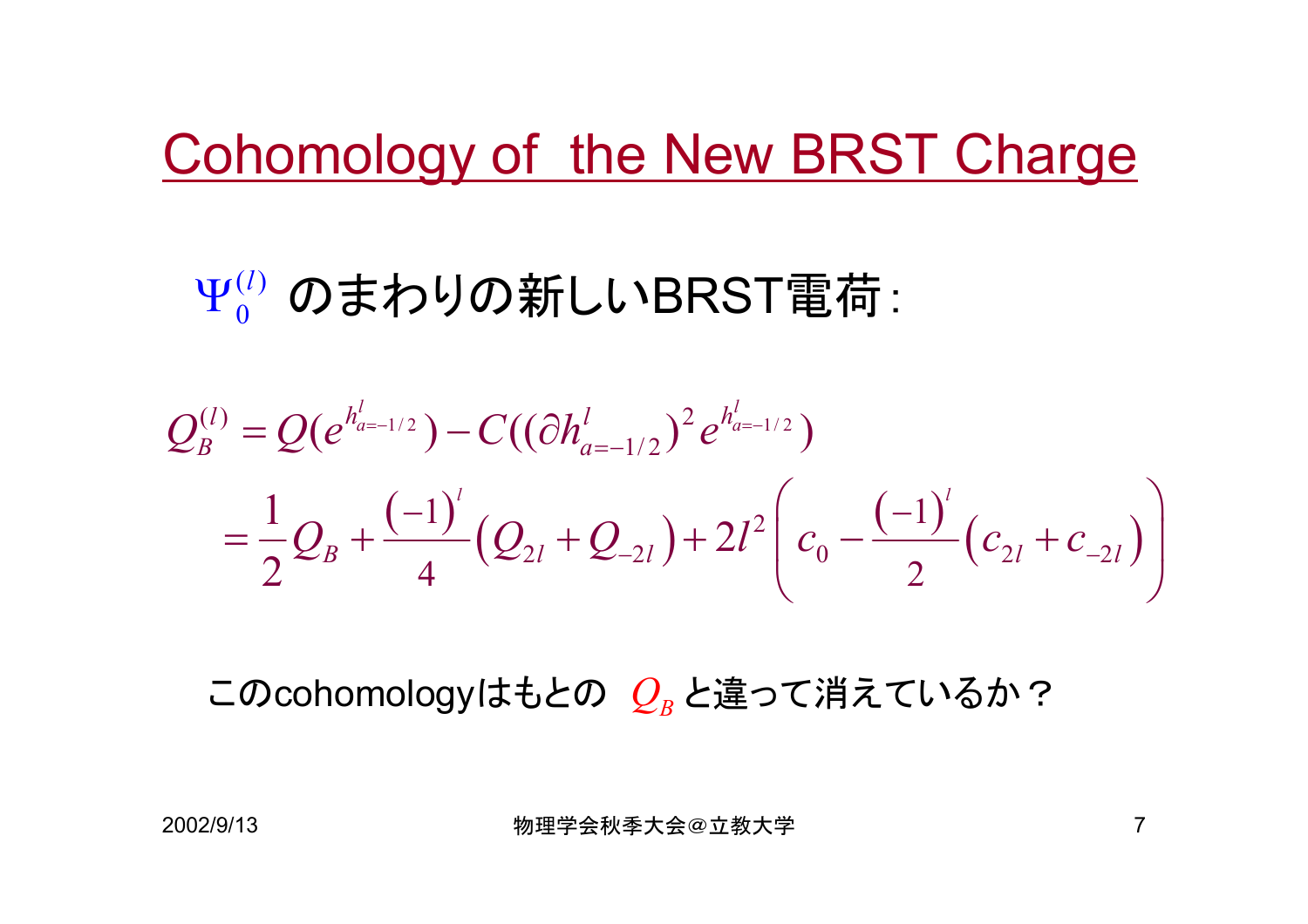

#### $Q_{B}^{(l)}$  のcohomologyはghost数1の状態の中では自明

証明の方針:

ï•  $\mathcal{Q}_{B}^{(l)} \psi = 0$  をレベル毎にバラす。

- 
$$
\frac{1}{2}
$$
  $(\frac{1}{2} \mathbf{L} \mathbf{L} \mathbf{L} \mathbf{L} \mathbf{L} \mathbf{L} \mathbf{L} \mathbf{L} \mathbf{L} \mathbf{L} \mathbf{L} \mathbf{L} \mathbf{L} \mathbf{L} \mathbf{L} \mathbf{L} \mathbf{L} \mathbf{L} \mathbf{L} \mathbf{L} \mathbf{L} \mathbf{L} \mathbf{L} \mathbf{L} \mathbf{L} \mathbf{L} \mathbf{L} \mathbf{L} \mathbf{L} \mathbf{L} \mathbf{L} \mathbf{L} \mathbf{L} \mathbf{L} \mathbf{L} \mathbf{L} \mathbf{L} \mathbf{L} \mathbf{L} \mathbf{L} \mathbf{L} \mathbf{L} \mathbf{L} \mathbf{L} \mathbf{L} \mathbf{L} \mathbf{L} \mathbf{L} \mathbf{L} \mathbf{L} \mathbf{L} \mathbf{L} \mathbf{L} \mathbf{L} \mathbf{L} \mathbf{L} \mathbf{L} \mathbf{L} \mathbf{L} \mathbf{L} \mathbf{L} \mathbf{L} \mathbf{L} \mathbf{L} \mathbf{L} \mathbf{L} \mathbf{L} \mathbf{L} \mathbf{L} \mathbf{L} \mathbf{L} \mathbf{L} \mathbf{L} \mathbf{L} \mathbf{L} \mathbf{L} \mathbf{L} \mathbf{L} \mathbf{L} \mathbf{L} \mathbf{L} \mathbf{L} \mathbf{L} \mathbf{L} \mathbf{L} \mathbf{L} \mathbf{L} \mathbf{L} \mathbf{L} \mathbf{L} \mathbf{L} \mathbf{L} \mathbf{L} \mathbf{L} \mathbf{L} \mathbf{L} \mathbf{L} \mathbf{L} \mathbf{L} \mathbf{L} \mathbf{L} \mathbf{L} \mathbf{L} \mathbf{L} \mathbf{L} \mathbf{L} \mathbf{L} \mathbf{L} \mathbf{L} \mathbf{L} \mathbf{L} \mathbf{L} \mathbf{L} \mathbf{L} \mathbf{L} \mathbf{L} \mathbf{L} \mathbf{L} \mathbf{L} \mathbf{L} \mathbf{L} \mathbf{L} \mathbf{L} \mathbf{L$ 

を解く。 ←  $\mathcal{Q}_{\scriptscriptstyle B}$  に関する結果を使う。

<sup>ï</sup>残りは帰納法で同様に示す。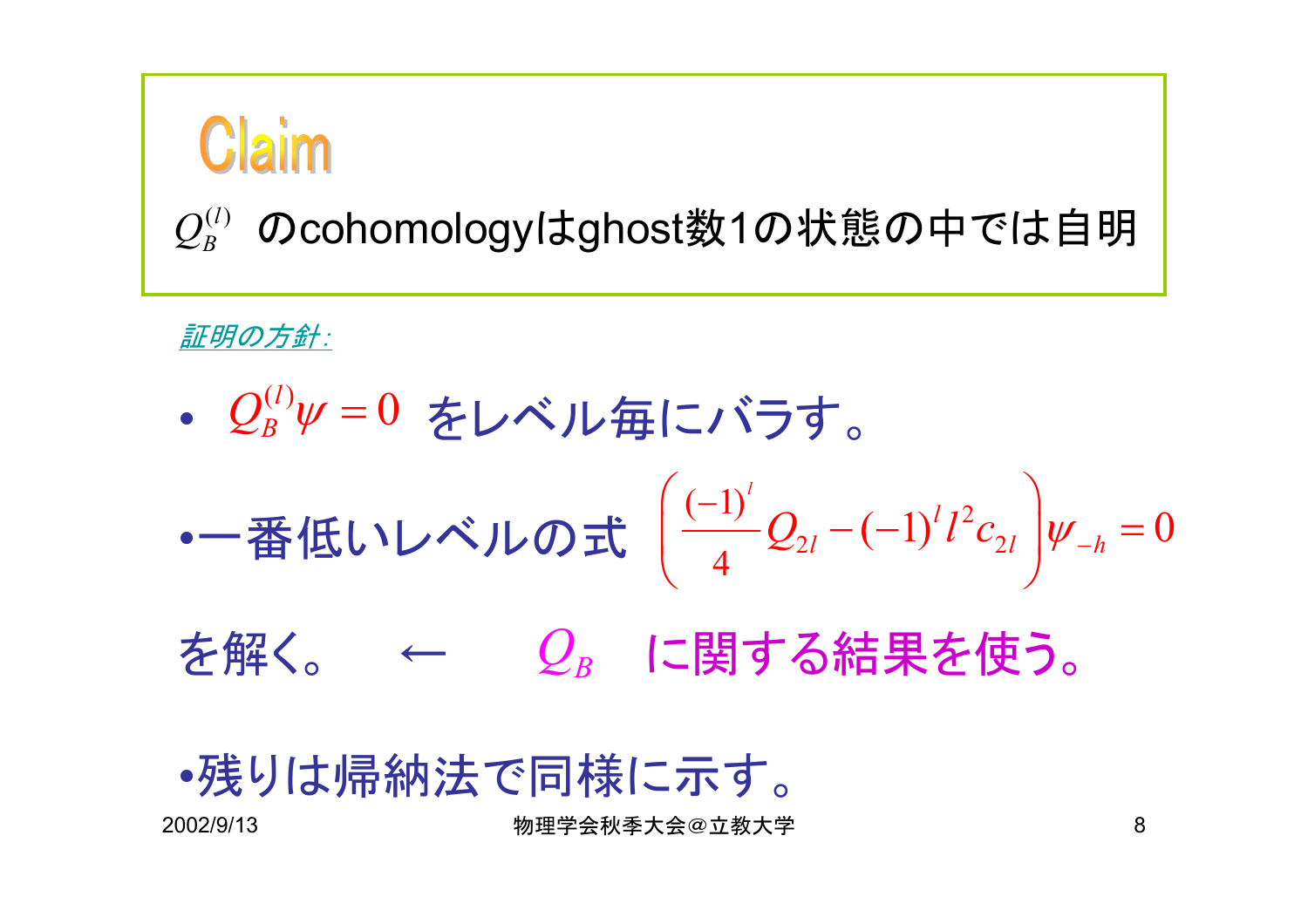*Q Q* <sup>0</sup> <sup>=</sup> *<sup>B</sup> <sup>n</sup> <sup>n</sup>* , <sup>は</sup> *<sup>c</sup> <sup>b</sup>* <sup>2</sup> <sup>2</sup> <sup>2</sup> <sup>4</sup> *Q <sup>l</sup> <sup>l</sup> <sup>l</sup>* <sup>−</sup> *<sup>c</sup>* の中の を *<sup>c</sup> b <sup>n</sup> l* +2 2 , *n*<sup>−</sup> *<sup>l</sup>* で置き換えたものと等しい。 0 *QB*ψ <sup>=</sup> DDF <sup>0</sup> DDF <sup>0</sup> <sup>0</sup> 0, 0, *A <sup>p</sup> <sup>B</sup> <sup>B</sup>* <sup>ψ</sup> <sup>=</sup> <sup>+</sup> *<sup>c</sup> <sup>p</sup>* <sup>+</sup> *Q* φ 00 0, , *ip <sup>x</sup> <sup>p</sup> <sup>e</sup>* <sup>=</sup> <sup>Ω</sup> 1 : 0 , 0, 1, 0, 0, *<sup>n</sup> <sup>n</sup>* <sup>Ω</sup> <sup>=</sup> *<sup>c</sup> <sup>c</sup>* <sup>Ω</sup> <sup>=</sup> *<sup>n</sup>* <sup>≥</sup> *b* <sup>Ω</sup> <sup>=</sup> *<sup>n</sup>* <sup>≥</sup> 0 012 ', 0, *<sup>i</sup> <sup>p</sup> <sup>p</sup>* α±= ± <sup>=</sup> , ,<sup>0</sup> , , , 0. *<sup>i</sup> <sup>j</sup> <sup>i</sup> <sup>j</sup> <sup>X</sup> <sup>i</sup> <sup>A</sup> <sup>A</sup> <sup>m</sup> <sup>n</sup> <sup>m</sup> <sup>m</sup> <sup>n</sup> Lm An* <sup>δ</sup> <sup>δ</sup> <sup>+</sup> <sup>=</sup> <sup>=</sup> の解は DDF DDF *A* , *<sup>B</sup>* ここでは DDF operator で生成されるもの: *<sup>i</sup> An* [Kato-Ogawa,M.Henneaux,Ö]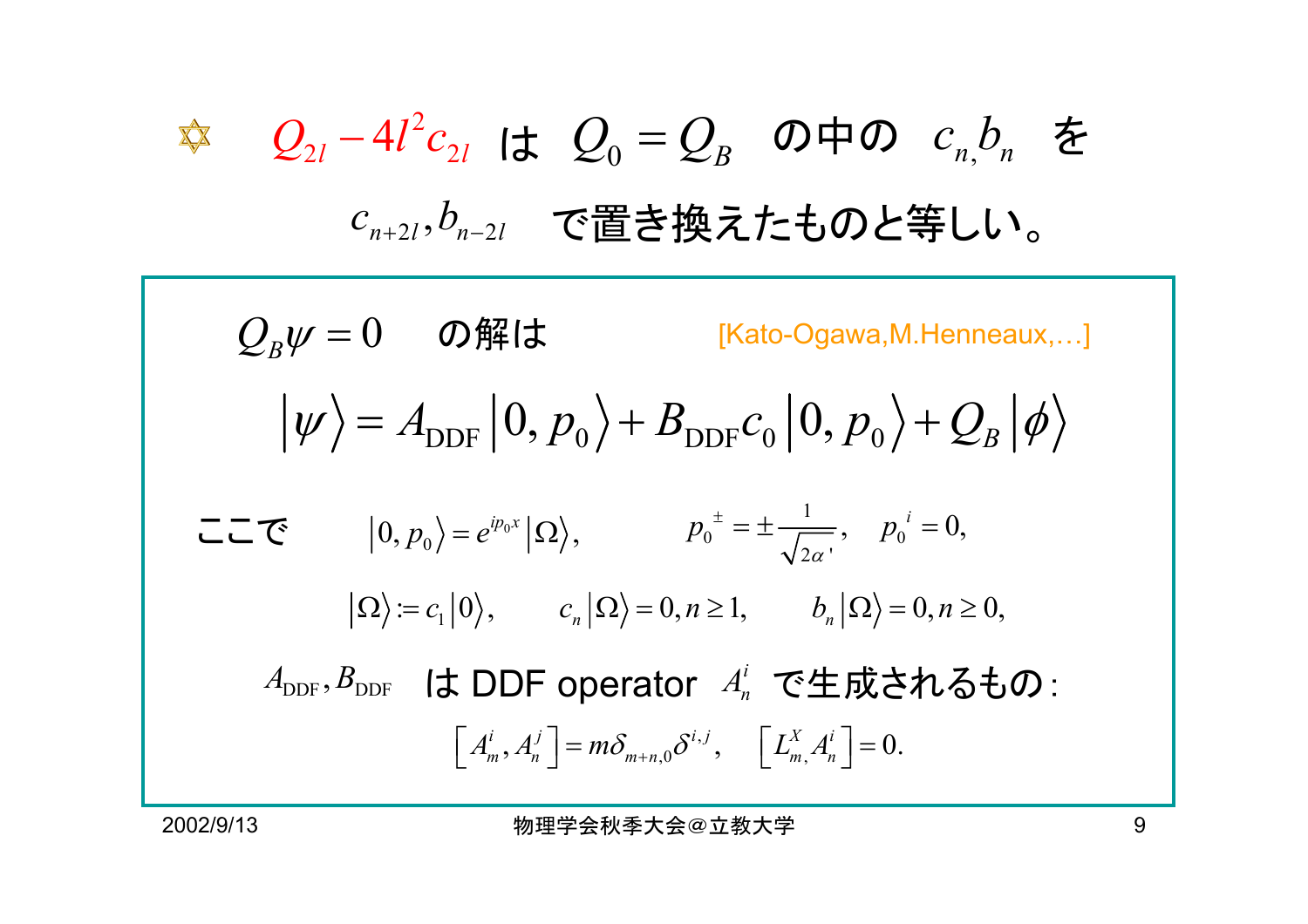$$
\left(\mathcal{Q}_{2l} - 4l^2 c_{2l}\right) \psi_{-h} = 0, \quad \psi_{-h} : \text{ghost} \# 1
$$
\n
$$
\Rightarrow \quad \psi_{-h} = \left(\mathcal{Q}_{2l} - 4l^2 c_{2l}\right) \phi_{-h-2l}, \quad \exists \phi_{-h-2l} \qquad \qquad \text{and}
$$

$$
Q_B^{(l)} \psi = 0, \quad \psi = \sum_{N \ge h} \psi_{-N} : \text{ghost} \nless 1 \qquad \text{first to } \vec{\lambda} \in \vec{\lambda}.
$$
\n
$$
\Rightarrow \quad \psi = Q_B^{(l)} \phi, \quad \exists \phi
$$

$$
\mathcal{L}_{B}^{(l)} \left| \psi^{(l)} \right\rangle = 0
$$
\n
$$
\mathcal{D} \mathbf{\underline{f}} \mathbf{\underline{f}} \mathbf{\underline{f}} \mathbf{\underline{f}} \mathbf{\underline{f}} \mathbf{\underline{f}} \mathbf{\underline{f}} \mathbf{\underline{f}} \mathbf{\underline{f}} \mathbf{\underline{f}} \mathbf{\underline{f}} \mathbf{\underline{f}} \mathbf{\underline{f}} \mathbf{\underline{f}} \mathbf{\underline{f}} \mathbf{\underline{f}} \mathbf{\underline{f}} \mathbf{\underline{f}} \mathbf{\underline{f}} \mathbf{\underline{f}} \mathbf{\underline{f}} \mathbf{\underline{f}} \mathbf{\underline{f}} \mathbf{\underline{f}} \mathbf{\underline{f}} \mathbf{\underline{f}} \mathbf{\underline{f}} \mathbf{\underline{f}} \mathbf{\underline{f}} \mathbf{\underline{f}} \mathbf{\underline{f}} \mathbf{\underline{f}} \mathbf{\underline{f}} \mathbf{\underline{f}} \mathbf{\underline{f}} \mathbf{\underline{f}} \mathbf{\underline{f}} \mathbf{\underline{f}} \mathbf{\underline{f}} \mathbf{\underline{f}} \mathbf{\underline{f}} \mathbf{\underline{f}} \mathbf{\underline{f}} \mathbf{\underline{f}} \mathbf{\underline{f}} \mathbf{\underline{f}} \mathbf{\underline{f}} \mathbf{\underline{f}} \mathbf{\underline{f}} \mathbf{\underline{f}} \mathbf{\underline{f}} \mathbf{\underline{f}} \mathbf{\underline{f}} \mathbf{\underline{f}} \mathbf{\underline{f}} \mathbf{\underline{f}} \mathbf{\underline{f}} \mathbf{\underline{f}} \mathbf{\underline{f}} \mathbf{\underline{f}} \mathbf{\underline{f}} \mathbf{\underline{f}} \mathbf{\underline{f}} \mathbf{\underline{f}} \mathbf{\underline{f}} \mathbf{\underline{f}} \mathbf{\underline{f}} \mathbf{\underline{f}} \mathbf{\underline{f}} \mathbf{\underline{f}} \mathbf{\underline{f}} \mathbf{\underline{f}} \mathbf{\underline{f}} \mathbf{\underline{f}} \mathbf{\underline{f}} \mathbf{\underline{f}} \mathbf{\underline{f}} \mathbf{\underline{f}} \mathbf{\underline{f}} \mathbf{\underline{f}} \mathbf{\underline{f}} \mathbf{\underline{f}} \mathbf{\underline{f}} \mathbf{\underline{f}} \mathbf{\underline{f}} \mathbf{\underline{f}} \mathbf{\underline{f}} \mathbf{\underline{f}} \mathbf{\underline{f}} \mathbf{\
$$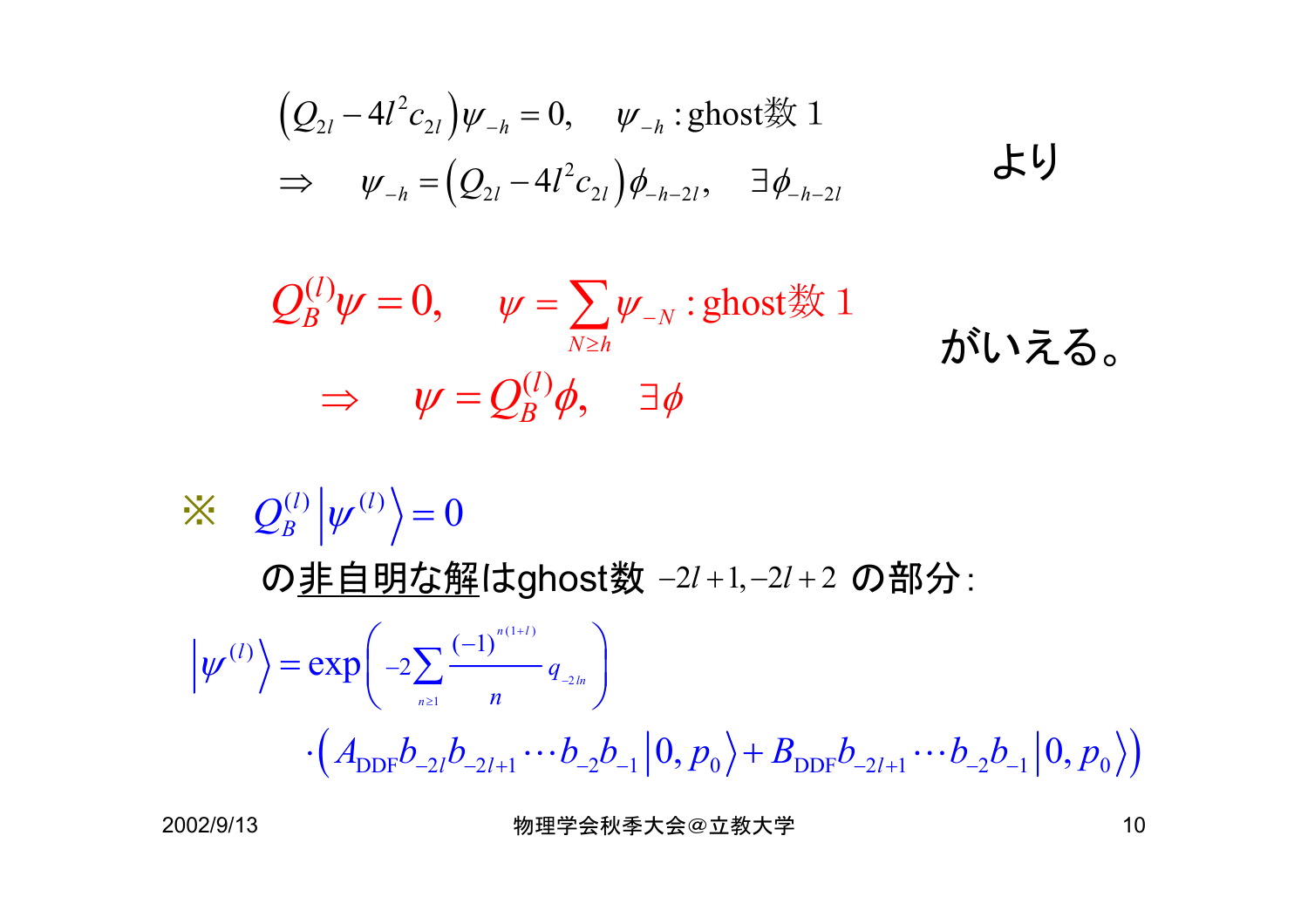# **Summary**

- 0 ・ 高橋-谷本の解のうち Ψ $_{0}^{\left( l\right) }$  を調べた。  $\pmb{0}$  $\Psi^{(l)}$
- ï・このまわりのBRST電荷 $\varrho_{\scriptscriptstyle B}^{\scriptscriptstyle (l)}$ のcohomologyは ghost数1の状態の中では自明。

⇓

## 弦の場の理論の古典論で

- $\alpha^{(l)}$  は非自明な解。  $\pmb{0}$  $\Psi^{(l)}$
- $\mathcal{L}^{(l)}_{\circ}$  まわりでのonshellな状態  $\mathcal{Q}^{(l)}_{\scriptscriptstyle{B}}|\psi\rangle\!=\!0$ (1) まわりでのonshellな状態  $\mathbb{X}$ 0
	- は全てゲージ自由度:

 $\left| \psi \right\rangle {\rm{ = }}\mathcal{Q}_{\scriptscriptstyle{B}}^{\scriptscriptstyle{(l)}}{\left| \phi \right\rangle }$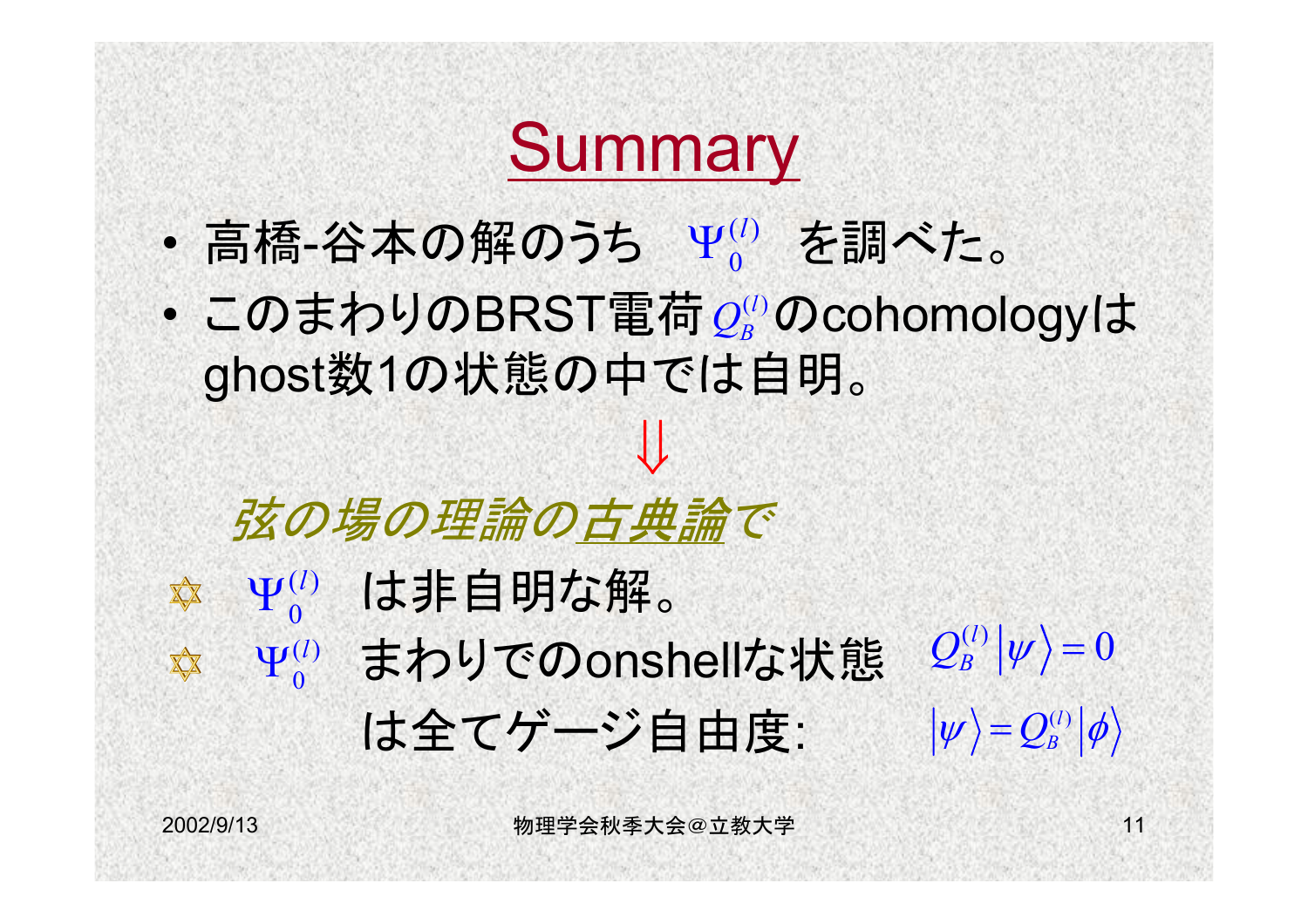## Discussion

#### ■ Potential heightの評価

 $_0^{\left( l \right)}$  がタキオン凝縮の解なら D25-brane tensionを再現するはず。  $\boldsymbol{0}$  $\Psi^{(l)}_{\scriptscriptstyle{0}}$ 

素朴に解をactionに代入すると...

$$
\langle I | (\cdots) | I \rangle \sim \left( \det_{n,m \geq 1} \left( \delta_{n,m} - \delta_{n,m} \right) \right)^{-26/2+1} = \infty.
$$

計算にはなんらかの正則化が必要!

 $\Psi=0$ 

 $\left( l\right)$ 0 $\Psi^{(l)}_{\scriptscriptstyle{\Omega}}$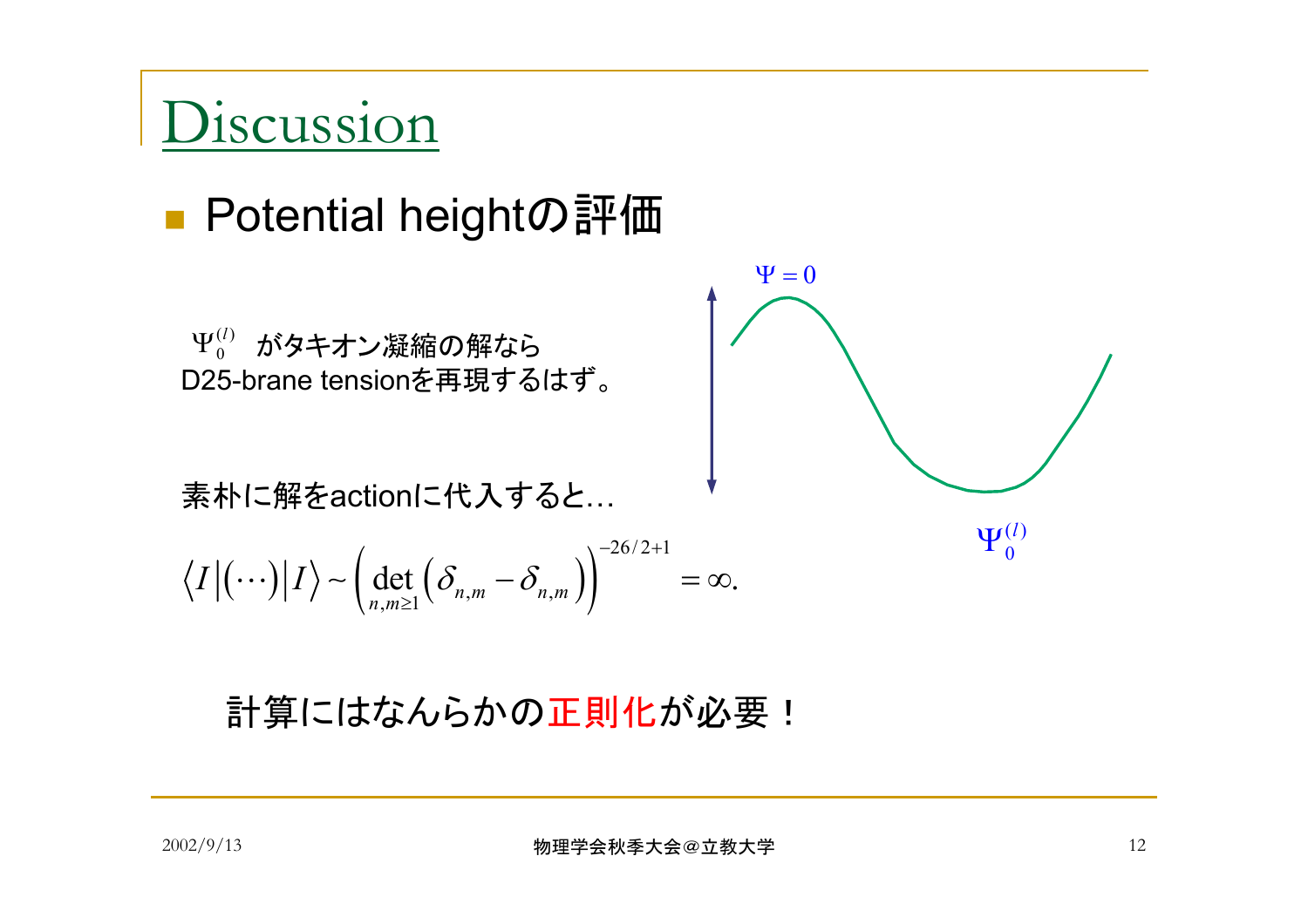